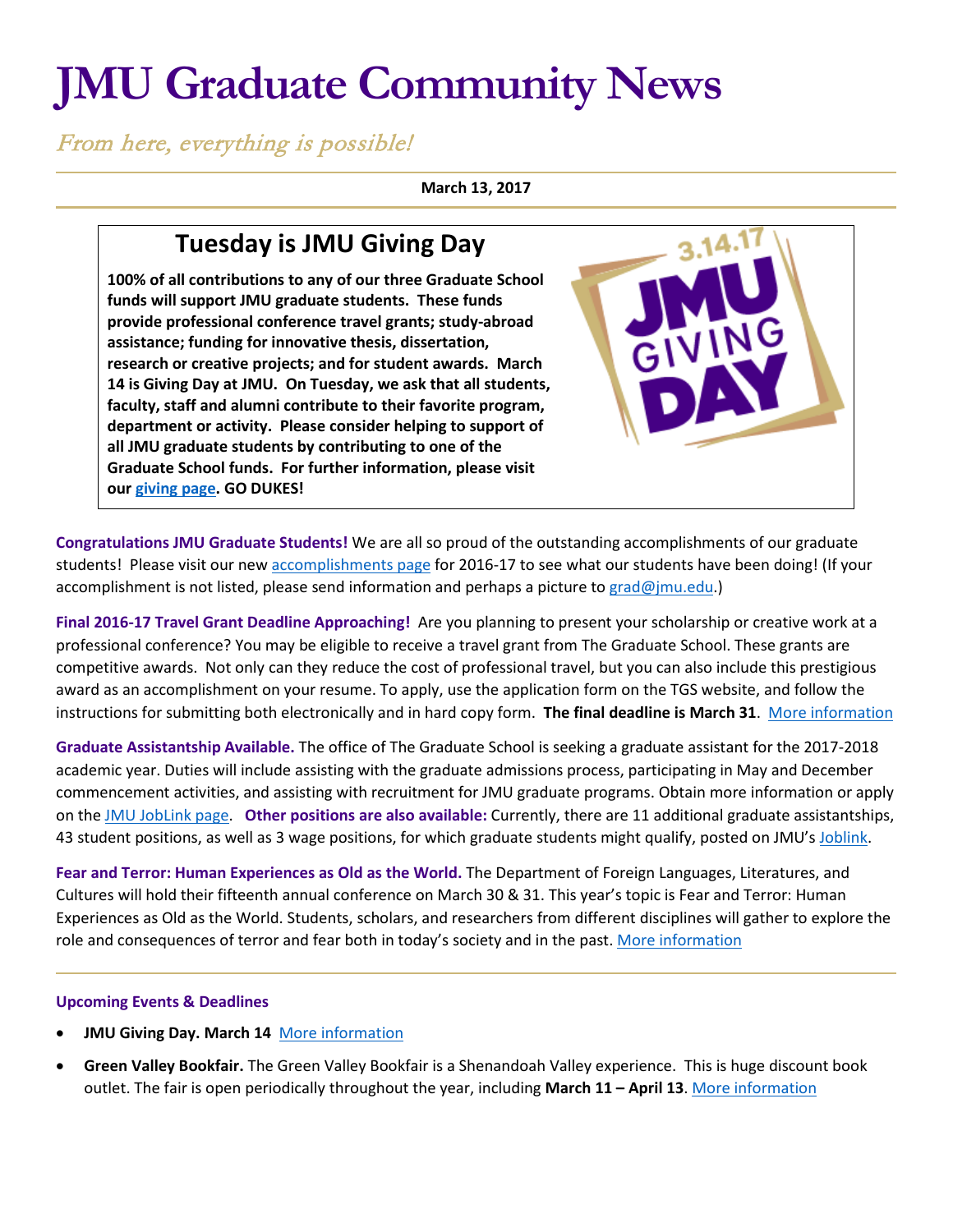- **JMU's Annual Diversity Conference.** Students, faculty, and staff are all invited to attend the panels and conversations during this day-long event. The theme for this year is "ALL Included, ALL Engaged." To learn more and register [follow this link.](http://www.jmu.edu/events/talentdevelopment/2017/03/15-diversity-conference-2017.shtml) **March 15, 8 am – 4 pm**, Festival Ballroom.
- **Film Screening: Maidan**. Witness a chronicle of the uprising against President Yanukovych that took place in Kiev in 2013-14. The film highlights the peaceful protests that occurred in Maidan Square and the bloody battles between protestors and police. Presented by the Russian Studies program and the Office of Cross Disciplinary Studies and Diversity Engagement. Admission is free! **March 16, 7 pm**, Harrison 1261. [More information](http://www.jmu.edu/events/russianstudies/2017/03-16-maidan.shtml)
- **St. Patrick's Day Concert.** Celebrate St. Patrick's Day with the beauty of nature and music combined. Kate Hummel and fellow Celtic musicians will perform at the Edith J. Carrier Arboretum to kick off the holiday weekend. Bring your own chair, but please leave your alcohol at home. **March 17, 5 pm**, EJC Arboretum. [More information](http://www.jmu.edu/events/arboretum/2017/01-arboretum-event19.shtml)
- **The Dog Street Duo.** Looking for food, drinks, and entertainment in one place? Head to Jimmy Madison's to see the alternative jam band The Dog Street Duo perform live. **March 18, 9 pm – 12 am**, Jimmy Madison's. [More](https://tockify.com/downtownharrisonburg/detail/545/1489885200000)  [information](https://tockify.com/downtownharrisonburg/detail/545/1489885200000)
- **The Freight and Future of American Islam:** *Communities in Transition on Campus and Beyond*. Assistant Provost of Princeton University, Dr. Aly Kassam-Remtulla, will present a keynote on the current role universities play in supporting the accurate understanding of Islam. Drawing on scholarly research, and as a racial, ethnic, and sexual minority within Islam, Dr. Kassam-Remtulla has a unique experiences and perspective. March 23, 4-5 PM, Festival Ballroom B. [More information](https://www.jmu.edu/events/caucusgenderequality/2017/03-23-aly-kassam-remtulla.shtml)
- **Poetry Reading:** Pulitzer Prize winning poet, Gregory Pardlo will read his work on **March 23**, 4-5 PM in the Fesival Highlands Room.. [More information](http://www.jmu.edu/events/furiousflower/2017/03/23-gregory-pardlo.shtml)
- **Yoga Happy Hour & Brews.** Unwind from the work week with yoga and a beer among friends. Melt the stress with a one-hour, multi-level yoga class. Then, head to happy hour at Three Notch'd Brewery. **March 31, 5:30.** [More](https://tockify.com/downtownharrisonburg/detail/393/1490995800000)  [information](https://tockify.com/downtownharrisonburg/detail/393/1490995800000)
- **Take Back the Night:** Karen B.K. Chan. During JMU's annual Take Back the Night, guest speaker Karen B.K. Chan will present a keynote titled "Feeling, Healing, and Other Radical Acts." The evening will also include a cappella performances and a speakout. Take Back the Night is a worldwide event that advocates for the survivors of sexual and domestic abuse, as well as speaking out against these violent acts. **April 4, 6:30 pm,** Wilson Hall Auditorium. [More information](https://www.jmu.edu/events/healthcenter/2017/04-tbtn.shtml)
- **Graduate School Offices Moving April 5.** The Offices of The Graduate School will be moving Madison Hall, immediately next to the Student Success Center. We will be located on the west side of the 4<sup>th</sup> floor. During the afternoon of April 4 and all day April 5, our offices will be closed and phone and e-mail communication will be limited. We expect to be back in business at our new location on April 6.
- **Thesis/dissertation due to The Graduate School:** April 19. [Thesis information](http://www.jmu.edu/grad/current-students/thesis-dissertation/information.shtml)
- **May Graduate Commencement**: May 4. [Commencement Information](http://www.jmu.edu/commencement/)

For additional JMU events of possible interest, see <http://www.jmu.edu/events> .

For additional downtown events, see<http://downtownharrisonburg.org/downtown-calendar/>.

#### **Tips from TGS (The Graduate School)**

**Graduate Polices.** You are responsible to read and follow the graduate policies set forth in th[e Graduate Catalog.](http://jmu.edu/catalog) Important information regarding degree progress, including rules for successful progression and continuous enrollment are also on the [Graduate School website](http://www.jmu.edu/grad/current-students/degree-progress/beginning.shtml)